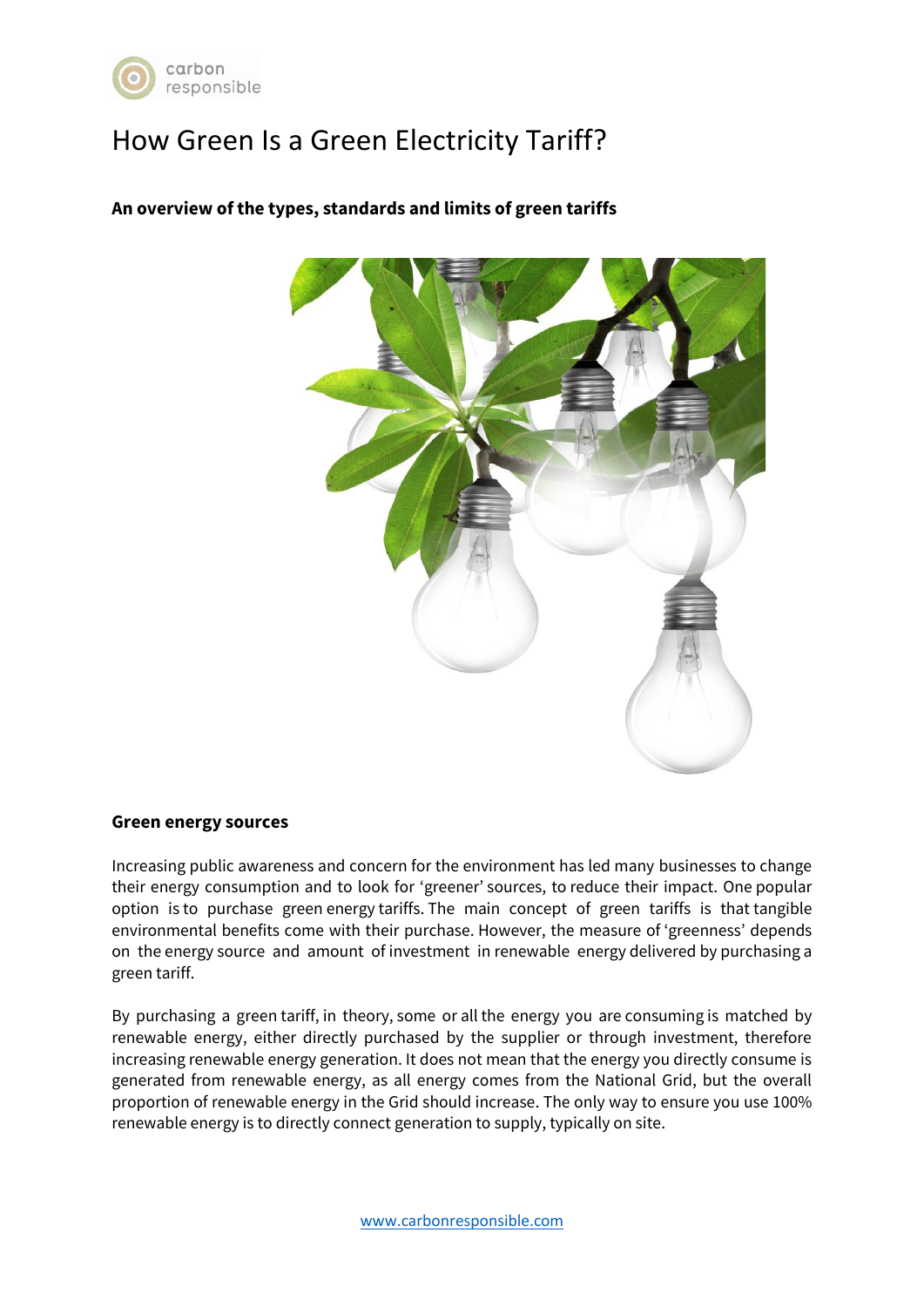

Energy suppliers are required to publish their 'fuel mix' to publicly disclose their impact, allowing customers to choose their supplier based on the percentage of renewable energy generation. However, even 100% renewable energy suppliers can supply non-renewable energy and pass it off as being green. A Which? Investigation of 400 energy suppliers found that over 40 suppliers that were offering 100% renewable tariffs were not actually supplying or investing in 100% renewable energy.

## **Choosing a tariff**

The greatest challenge when it comes to green tariffs is distinguishing between the type of tariffs, as some are 'greener' than others. Those from direct purchasing of or investment in renewable energy, have a far greater positive environmental impact than those solely backed by certificates called **Renewable Energy Guarantee of Origins (REGOs)** which do not supply/invest in green energy. Currently, there is little to inform customers of the type of green tariff they are purchasing, and the onus is on the customer to do their research and to choose which tariff to purchase, which is often difficult as they have to wade through opaque marketing content produced by each provider.

USwitch have tried to address this though their Green Accreditation scheme. USwitch surveyed energy suppliers about their green energy tariffs and have categorised each company to reflect the key differences in tariff types they sell:

- The Bronze standard is awarded to tariffs that match electricity supply with REGOs.
- The Silver standard is awarded to tariffs with at least 42.9% of electricity bought from renewable generators under power purchase agreements (PPAs).
- The Silver standard is also awarded if at least a third of electricity is bought via PPAs, if they include some green gas (biomethane) or the gas is carbon offset to a world-class quality standard.
- Gold standards are awarded to tariffs with 100% of electricity bought from renewable generators under PPAs and at least 10% of green gas, with all emissions from gas being offset, and must provide a meaningful contribution towards increasing and/or promoting renewable energy.

This accreditation scheme has the potential to aid customers in deciding which green tariffs to purchase, but arguably does not do enough to distinguish certificate-backed tariffs from the rest.

## **What are the benefits?**

Green tariffs are often chosen by business owners who wish to reduce the amount of fossil-fuel energy generation in the UK and in turn their carbon emissions.

The intention of a green tariff is to increase renewable energy generation in the UK, either by directly supplying green energy to customers; purchasing green energy from renewable generators to supply to customers, or by directly investing in renewable energy generation.

However, certificate-backed green tariffs undermine this concept and are potentially slowing the decarbonisation of the UK's energy sector. They are being sold to customers as a 'green' energy option, whilst they may provide little environmental benefit. By 2050, to reach the UKs net-zero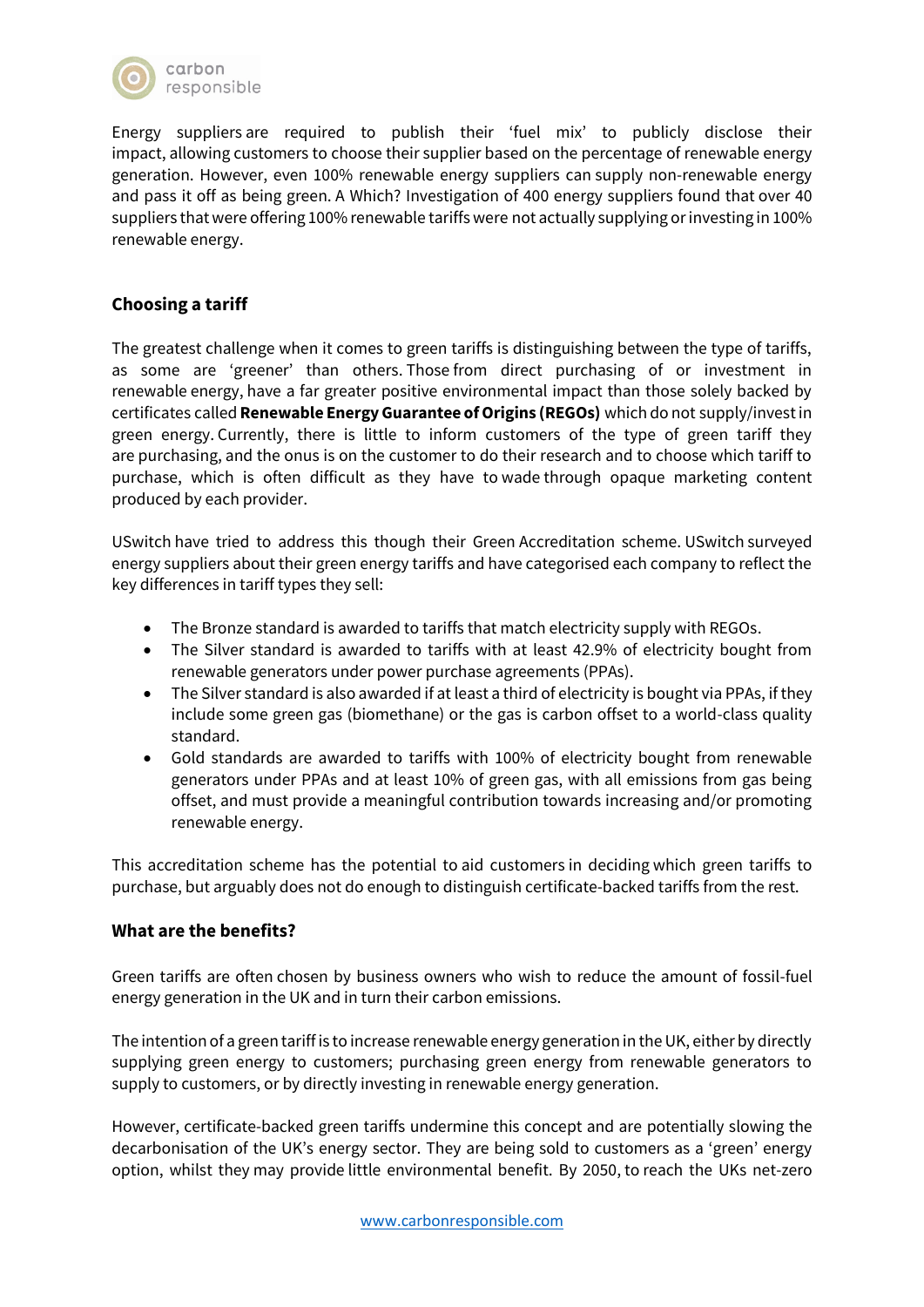

target, an additional 3GW of renewably generated electricity is required. Achieving this increased capacity requires significant investment and financial support, as such the companies providing green tariffs solely or partly backed by REGOs are slowing the transition of the sector to low carbon and is not reflecting the demand of the consumers for reduced impact. Such tariffs benefit from renewable energy, but do not invest in or necessarily expand its capacity.



#### **What are green tariffs?**

Suppliers advertising their tariffs as green must support renewable generation, however there are different methods of achieving this and some are 'greener' than others. There are four main types of green tariffs:

> 1. **Own generation tariffs** – the suppliers own renewable energy generation – e.g., solar or wind farms - and directly supply this energy.

> 2. **Investment tariffs** – the suppliers directly invest the payment for the green tariff into new renewable energy generation sites.

> 3. **Partnership tariffs** – the suppliers directly purchase the renewable power from renewable generators using contracts called Power Purchase Agreements (PPAs). These should be bought at a fair price, as part of community of renewable energy developers, to provide a route for smaller generators to sell their power and directly increasing the amount of renewable energy in the mix.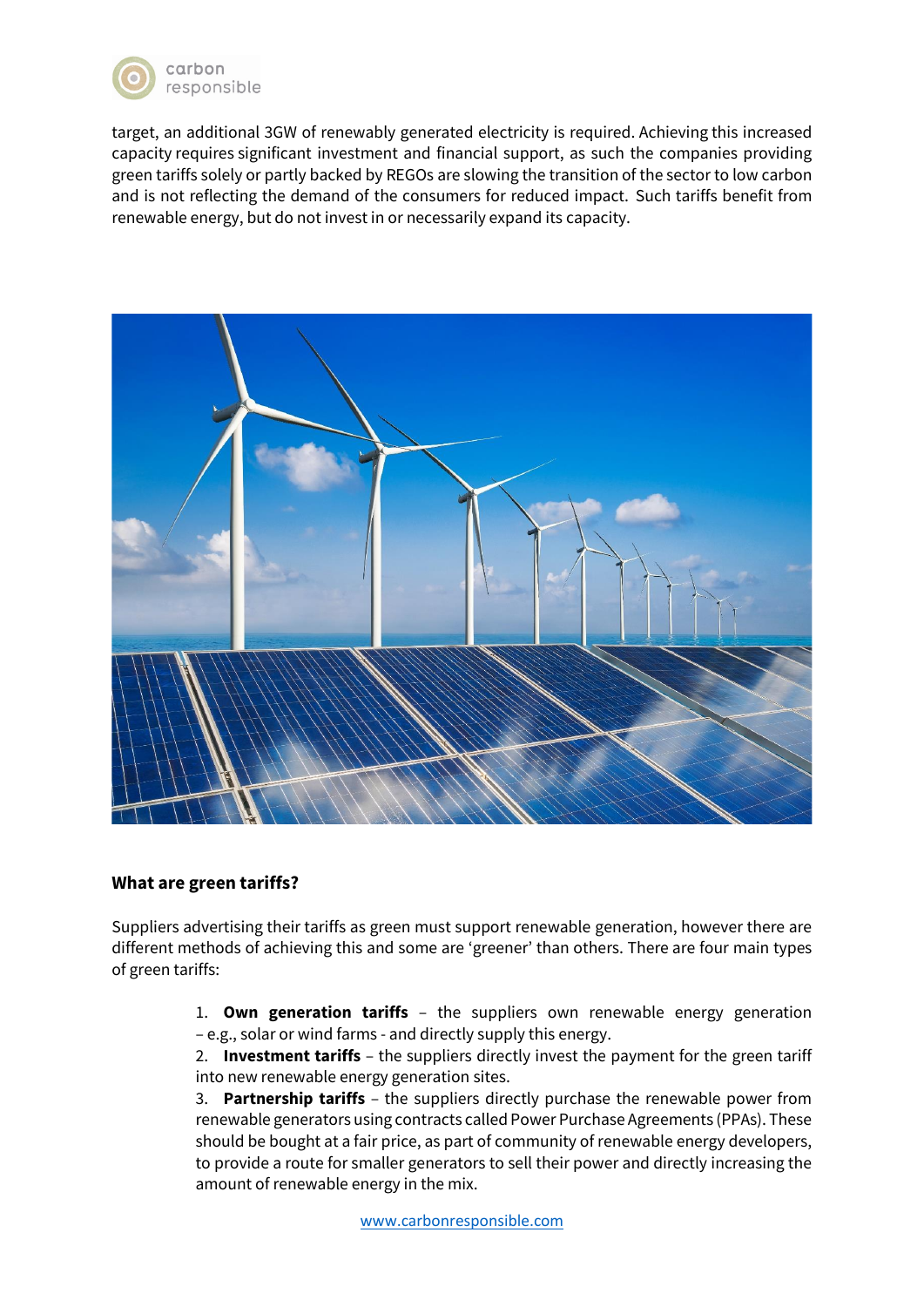

4. **Certificate-backed tariffs** -suppliers buy from the wholesaler and purchase certificates called Renewable Energy Guarantee of Origins (REGO). These tariffs are the most problematic, as the supplier can purchase these without purchasing or investing in renewable energy.

Only the first three types can arguably be defined as green, as they deliver tangible environmental benefits by increasing the supply of renewable energy and by investing in renewable infrastructure and innovation.

## **Do these tariffs deliver?**

A study by Which? determined that out of the companies providing green tariffs in the UK, only four owned renewable energy generation, and another six had parent companies that owned renewable energy generation. Fifteen companies were found to directly purchase energy from generators, which provides income for the generators and increases the supply of green energy. The others used certificates to demonstrate that their tariffs were 'green'.

REGOs certificates are issued to renewable generators to indicate that the power was generated through renewable sources. They were designed to record and report what proportion of electricity consumption was from renewable sources, to meet EU requirements. For every megawatt hour (MWh) of renewable power generated, a REGO certificate is issued. Renewable energy generators can sell them alongside renewable power, or separately. Energy suppliers buy them to demonstrate the proportion of renewable electricity they sell. REGOs can be bought alongside renewable power directly from a generator, or bought separately, after the suppliers have purchased the electricity for their customers. In the UK, Ofgem requires energy suppliers to use REGOs to prove the source of their electricity each year.

Companies using REGOs to sell green tariffs have been accused of greenwashing, as they are not buying the renewable power the certificates relate to. This can also lead to renewable energy being double counted as the renewable energy generator can sell its energy to one supplier using a PPA, without including the REGO and then sell the REGO to another supplier. The use of REGO green tariffs is problematic, as these are not necessarily accompanying green energy and purchasing these tariffs is not supporting the growth of renewable energy in the UK.

Additionally, green tariffs tend to be more expensive than non-green tariffs, to support investment and infrastructure development. However, REGOs can be purchased for very little, meaning that the energy supplier company is making money from selling its product and from not supporting renewable energy generation. Although some have argued that the sale of REGOs provides additional funds to generators, their very low price provides minimal income. Currently it costs on average £1.50 to buy one REGOs of a megawatt, whilst each megawatt of installed capacity at a solar farm costs £1 million, meaning that the renewable energy generator makes very little income from REGOs.

Ofgem's research into green tariffs in 2019, led them to conclude that they 'do not believe that a 100% REGO-backed tariff offers substantial environmental benefits'.

#### **Summary**